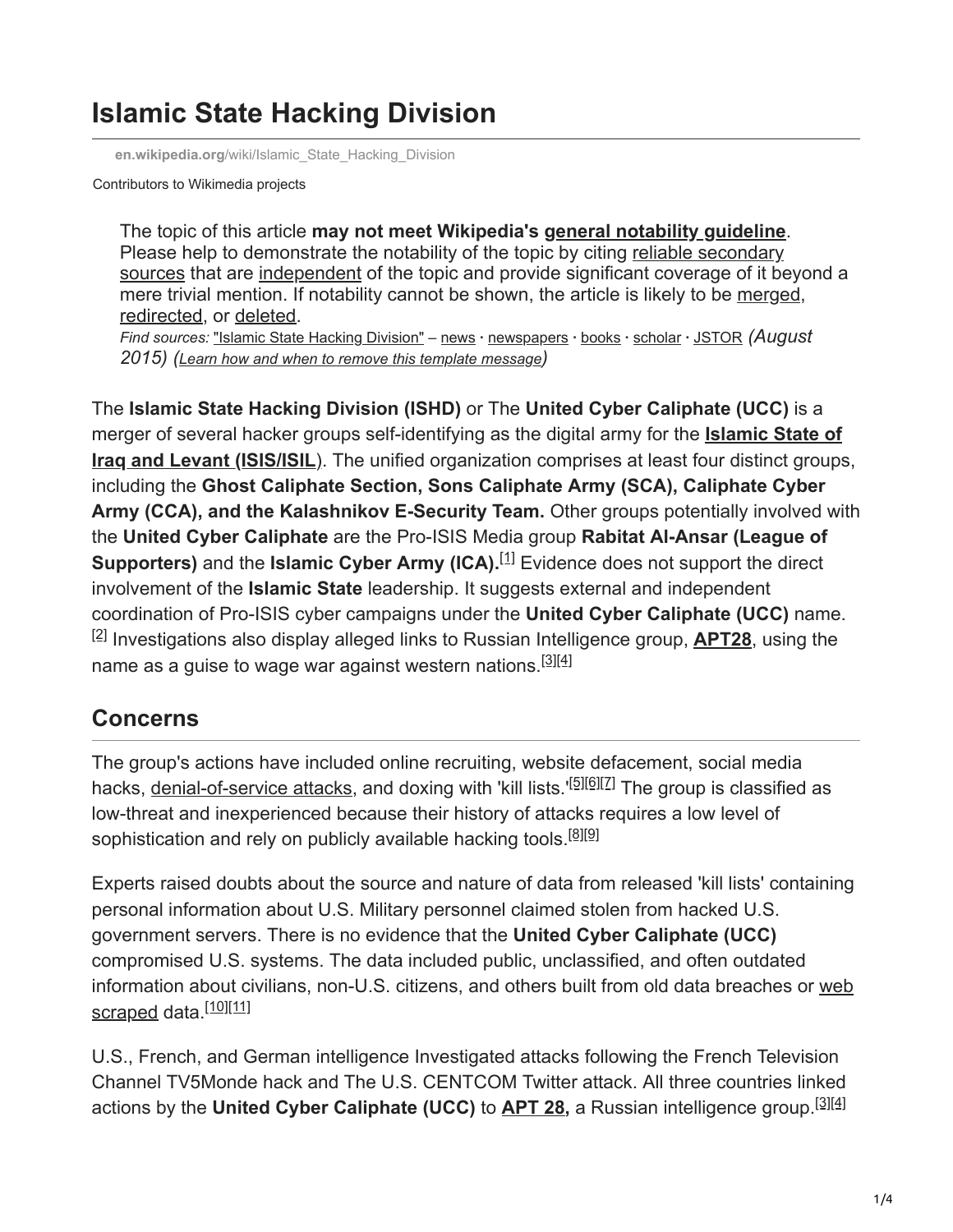## **History**

The group first emerged in hacking operations against U.S. websites in January 2015 as the Cyber Caliphate Army (CCA).<sup>[1]</sup> In March 2015, the Islamic State published a "kill list" on a website that included names, ranks, and addresses of 100 U.S. military members.<sup>[12]</sup>

A pattern of similar attacks emerged after the media coverage. At least 19 individual 'kill lists,' including personal information of American, Canadian, and European citizens released between March 2015 and June 2016.<sup>[13]</sup> On April 4, 2016, all four groups united as the United Cyber Caliphate (UCC).<sup>[14]</sup>

In June 2016, the [Middle East Media Research Institute](https://en.wikipedia.org/wiki/Middle_East_Media_Research_Institute) found and revealed to the media an alleged list of approximately 8,300 people around the world as potential lone-wolf attack targets.<sup>[15]</sup>

#### **Successful attacks since mid-2014**

- Australian airport website defaced.<sup>[16]</sup>
- French [TV5Monde](https://en.wikipedia.org/wiki/TV5Monde) live feed hacked, social media hacked and defaced with the message "Je Suis ISIS".<sup>[17]</sup> French investigators later discounted this, instead suspecting the involvement of a hacking group, [APT28,](https://en.wikipedia.org/wiki/APT28) allegedly linked to the Russian government.<sup>[18]</sup>
- ISIS hacks Swedish radio station and broadcasts recruitment song [19]
- United States' military database hacked in early August and data pertaining to approximately 1400 personnel posted online.<sup>[20]</sup>
- Top secret British government emails hacked. The emails pertained to top cabinet ministers. The intrusion was detected by GCHQ.<sup>[21]</sup>
- February 28, 2016, Caliphate Cyber Army (CCA) carried out the bizarre hack on the website of Solar UK, a company in the historic town of Battle, England. Customers were being diverted to a web page featuring the ISIS logo accompanied by a string of chilling threats. "Fear us," the page warned. "We are the Islamic Cyber Army".
- On April 15, 2016 (Friday), Islamic State hackers under the name UCC successfully hacked 20 Australian websites in a coordinated attack on Australian business. Some of the websites redirected to the website containing their content.<sup>[22]</sup>
- In early April 2017, UCC released a kill list of 8,786 people.<sup>[23]</sup>
- In mid 2019, Islamic State affiliated hacking group hijacked 150 targeted Twitter handles using an unknown vulnerability.<sup>[24]</sup>

#### **References**

1. ^ a **b** Alkhouri, Laith (2016). <u>["Hacking for ISIS: The Emergent Cyber Threat Landscape"](https://fortunascorner.com/wp-content/uploads/2016/05/Flashpoint_HackingForISIS_April2016-1.pdf)</u> *(PDF). Flashpoint.*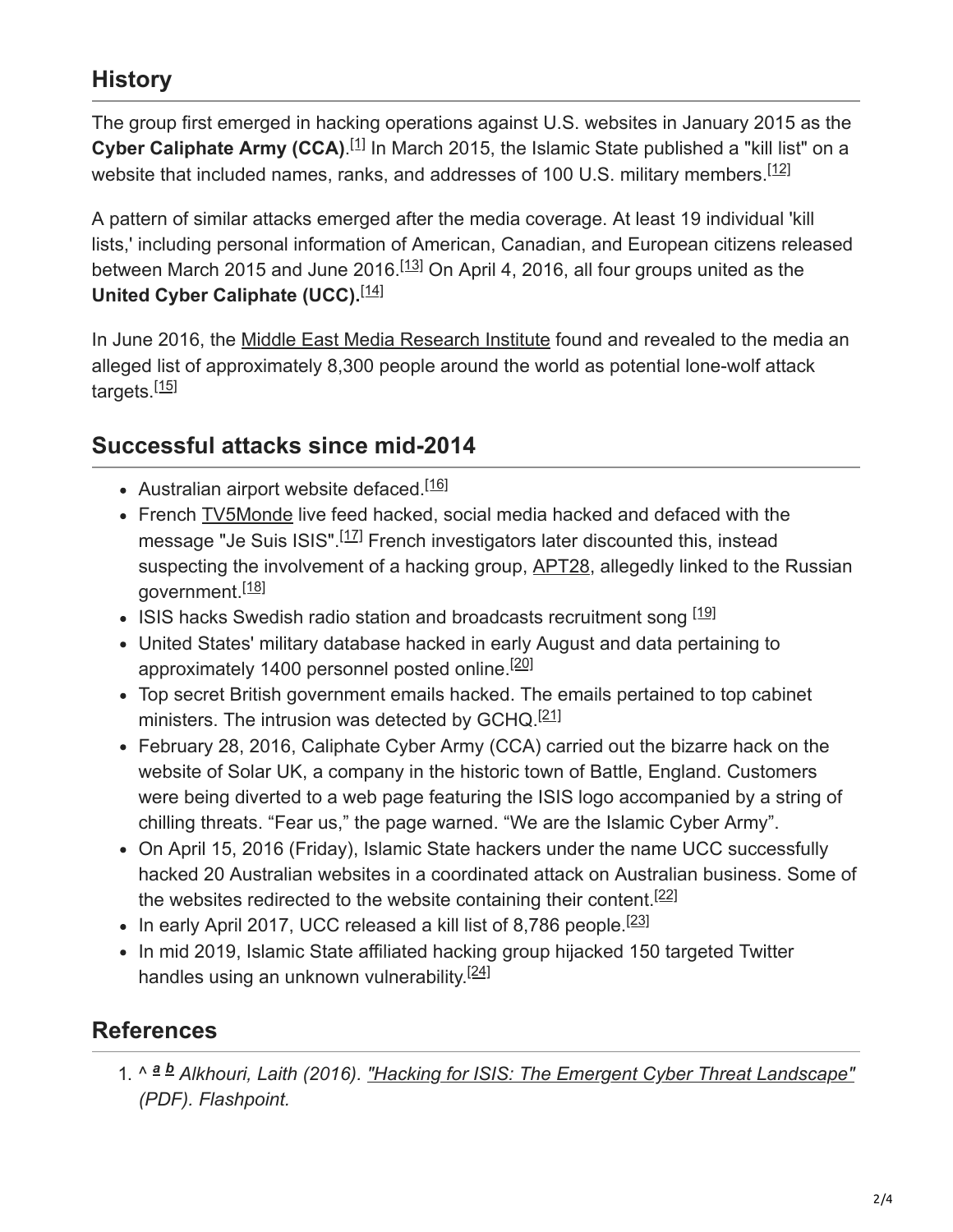- 2. **^** *[Alexander, Audrey \(April 2019\). "Doxing and Defacements: Examining the Islamic](https://ctc.usma.edu/doxing-defacements-examining-islamic-states-hacking-capabilities/) State's Hacking Capabilities". CTC Sentinel. 12 (4) – via Combating Terrorism Center at West Point.*
- 3. ^ <sup>a b</sup> ["False Flags: The Kremlin's Hidden Cyber Hand"](https://observer.com/2016/06/false-flags-the-kremlins-hidden-cyber-hand/). Observer. 2016-06-18. *Retrieved 2017-09-25.*
- 4. ^ *["Defense Intelligence Agency Releases Russia Military Power Assessment".](http://www.dia.mil/News/Articles/Article/1232488/defense-intelligence-agency-releases-russia-military-power-assessment/) a bDefense Intelligence Agency. Retrieved 2017-09-25.*
- 5. **^** *[Theodore Schleifer, CNN \(18 June 2015\). "FBI director: We can't yet limit ISIS on](http://edition.cnn.com/2015/06/18/politics/fbi-social-media-attacks/) social media - CNNPolitics.com". CNN.*
- 6. **^** *[Emma Graham-Harrison \(12 April 2015\). "Could Isis's 'cyber caliphate' unleash a](https://www.theguardian.com/world/2015/apr/12/isis-cyber-caliphate-hacking-technology-arms-race) deadly attack on key targets?". the Guardian.*
- 7. **^** *["Flashpoint Cyber Jihadists Dabble in DDoS: Assessing the Threat".](https://www.flashpoint-intel.com/de/blog/cyber-jihadists-ddos/) Flashpoint. 2017-07-13. Retrieved 2020-12-09.*
- 8. **^** *[Lamothe, Dan. "U.S. military social media accounts apparently hacked by Islamic](https://www.washingtonpost.com/news/checkpoint/wp/2015/01/12/centcom-twitter-account-apparently-hacked-by-islamic-state-sympathizers/) State sympathizers". Washington Post. [ISSN](https://en.wikipedia.org/wiki/ISSN_(identifier)) [0190-8286.](https://www.worldcat.org/issn/0190-8286) Retrieved 2020-12-09.*
- 9. **^** *[Bernard, Rose \(2017-05-04\). "These are not the terrorist groups you're looking for: an](https://doi.org/10.1080/23738871.2017.1334805) assessment of the cyber capabilities of Islamic State". Journal of Cyber Policy. 2 (2): 255–265. [doi](https://en.wikipedia.org/wiki/Doi_(identifier)):[10.1080/23738871.2017.1334805.](https://doi.org/10.1080%2F23738871.2017.1334805) [ISSN](https://en.wikipedia.org/wiki/ISSN_(identifier)) [2373-8871](https://www.worldcat.org/issn/2373-8871).*
- 10. **^** *["Doubts cast on Islamic State's so-called leak of US .mil, .gov passwords"](https://www.theregister.co.uk/2015/08/12/islamic_panic/). theregister.co.uk.*
- 11. **^** *[Desk, ICT Cyber \(2016\). "Case Study "Killing Lists" The Evolution of Cyber](https://www.jstor.org/stable/resrep09466.7) Terrorism?". Cyber-Terrorism Activities Report No. 16: 34–39.*
- 12. **^** *Schmidt, Michael S. (21 March 2015). "ISIS Urges Sympathizers to Kill U.S. Service [Members it Identifies on Website". The New York Times. Retrieved 8 December 2020.](https://www.nytimes.com/2015/03/22/world/middleeast/isis-urges-sympathizers-to-kill-us-service-members-it-identifies-on-website.html)*
- 13. **^** *[Arsenault, Adrienne \(15 June 2016\). "ISIS 'kill list' includes names of 151](http://www.cbc.ca/news/canada/isis-kill-list-canadians-1.3637214) Canadians". CBC.ca. Retrieved 16 June 2016.*
- 14. **^** *["Special Report: Kill Lists from Pro-IS Hacking Groups"](http://sitemultimedia.org/docs/SITE_Analysis_of_Islamic_State_Kill_Lists.pdf) (PDF). SITE Intelligence. 2016.*
- 15. **^** *["Are you on the Islamic State's kill list? Check here".](http://zeenews.india.com/news/india/are-you-on-the-islamic-states-kill-list-check-here_1893681.html) 10 June 2016. Retrieved 16 June 2016.*
- 16. **^** *["Australian airport website hacked by Islamic State".](https://www.telegraph.co.uk/news/worldnews/islamic-state/11531794/Australian-airport-website-hacked-by-Islamic-State.html) Telegraph.co.uk. 13 April 2015.*
- 17. **^** *["Europe France's TV5Monde targeted in 'IS group cyberattack'".](http://www.france24.com/en/20150409-france-tv5monde-is-group-hacking) France 24. 9 April 2015.*
- 18. **^** *["France probes Russian lead in TV5Monde hacking: sources"](https://www.reuters.com/article/us-france-russia-cybercrime-idUSKBN0OQ2GG20150610). Reuters. 10 June 2015. Retrieved 9 July 2015.*
- 19. **^** *["Someone Hacked Swedish Radio Station to Play Pro-ISIS Song"](https://www.hackread.com/someone-hacked-swedish-radio-station-play-pro-isis-song/).*
- 20. **^** *[Safi, Michael \(13 August 2015\). "Isis 'hacking division' releases details of 1,400](https://www.theguardian.com/world/2015/aug/13/isis-hacking-division-releases-details-of-1400-americans-and-urges-attacks) Americans and urges attacks". the Guardian. Retrieved 2015-08-23.*
- 21. **^** *[Perry, Keith \(11 September 2015\). "ISIS hackers intercept top secret British](https://www.mirror.co.uk/news/uk-news/isis-hackers-intercept-top-secret-6428423) Government emails". [Daily Mirror.](https://en.wikipedia.org/wiki/Daily_Mirror) Retrieved 2015-09-21.*
- 22. **^** *["'Are you joking?': Small Australian businesses targeted by pro-IS hackers"](https://www.abc.net.au/news/2016-04-15/pro-islamic-state-cyber-group-hack-websites-of-small-businesses/7329858). ABC News. 15 April 2016.*